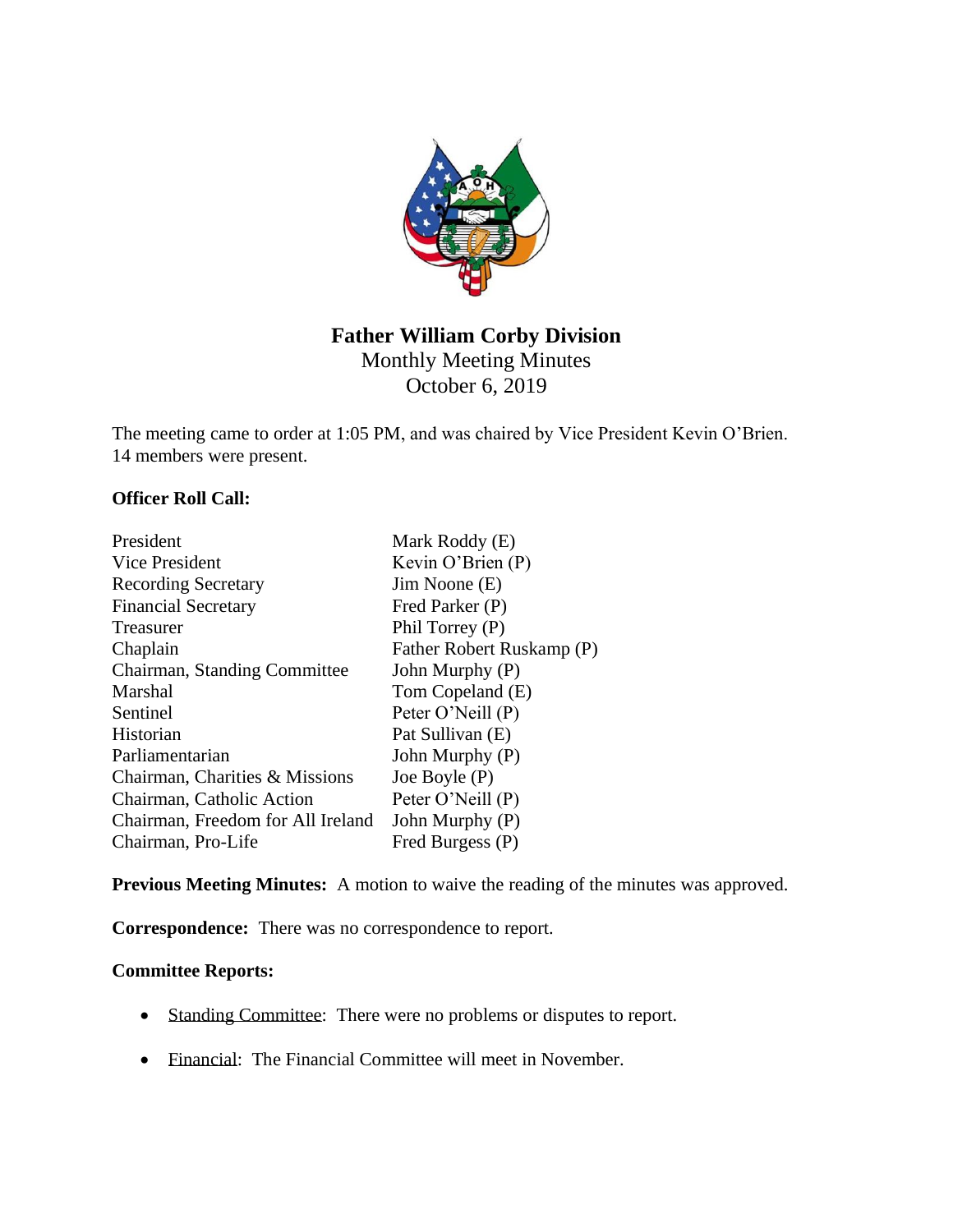- Catholic Action:
	- Peter O'Neill reported that Bishop Robert Barron has a new book out titled *Letter to a Suffering Church.* It addresses what the laity can do to support the clergy. Peter will bring a few copies to our next meeting. The Bishop will also have a new video on the seven sacraments out next summer.
	- Two Synods are currently underway. One, in Rome, is focused on the Amazon. The Pope is concerned about rigidity in the Church. Issues include the shortage of priests in the area and the environment.
	- The second Synod, in Germany, is addressing such issues as the ordination of women and same-sex marriage.
	- John Murphy noted that Synods cannot change doctrine. They can only make recommendations for the Pope's consideration.
	- Peter O'Neill recommended prayers to the Holy Spirit to guide the two Synods.
- Charities & Missions: Fred Parker reported that we are required to report to the State AOH by the end of December how much we contribute to charities, and must now calculate the value of our non-cash contributions. He noted that the Division makes substantial contributions in the form of a direct pass-through, e.g., \$1,000 in goods to Fisher House so far this year. Additionally, hours of service will be valued at \$23.50 per hour, as per direction from the State AOH.
- Freedom for All Ireland: Nothing to report.
- Pro-Life:
	- Fred Burgess reported that in addressing the United Nations President Trump asserted that there is no global right to taxpayer-funded abortions up to the moment of birth. The President also said that the UN organization has no right to attack nations seeking to support life.
	- The Department of Health and Human Services issued a rule that it will provide no funds for referral to abortion services. There must be separate facilities for abortion services. A 9th Circuit Panel upheld the rule, but Planned Parenthood has appealed to the full court.
	- The Georgia Heartbeat Law that would protect pre-born babies once their heartbeat is detected was overturned by a single judge.
	- Father Pavone of the Priests for Life organization recently said it is time for the Supreme Court to reconsider the abortion issue in light of the latest scientific data that proves life begins at conception.
	- With his own money, a pro-life doctor purchased a building in Macon, Georgia, that was about to be turned into an abortion facility. Instead, he turned it into a health facility for expectant mothers. When asked why he took this step, the doctor said "the Holy Spirit led me to do this."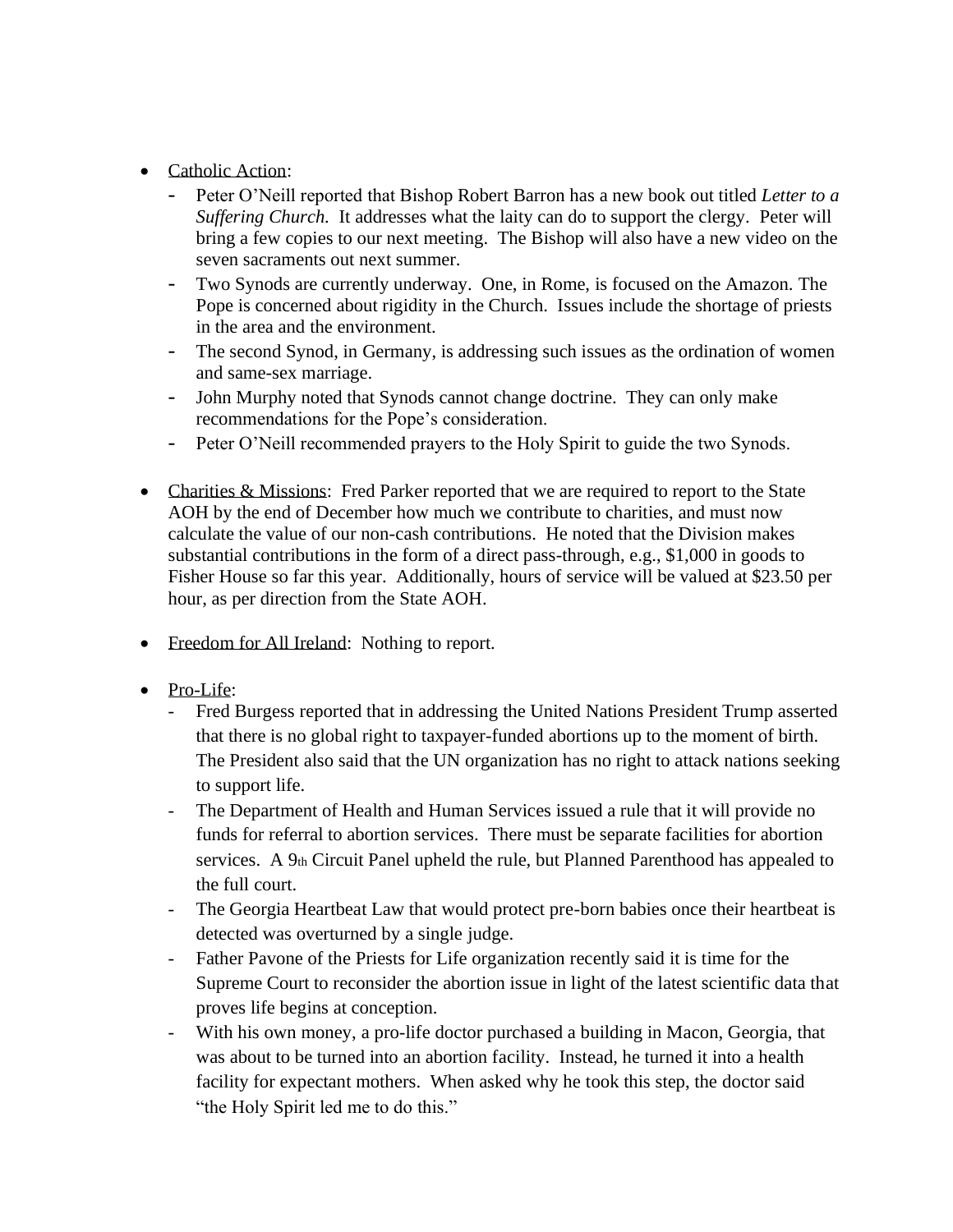- In another case, an abortionist moved into a commercial business park, followed by protest demonstrations. The business park sued him for creating a public nuisance and won a \$1.5 million judgment.
- As an aside, John Murphy noted that Elon Musk recently predicted that due to declining populations the economies of many countries will collapse by the end of the century.

**Membership:** There were no new candidates for membership.Current Division membership stands at 64. This number includes 3 military and 7 clergy.

**Treasurer's Report:** Phil Torrey reported our current bank balance is \$20,712.01. We had a positive cash flow last month of \$516.71. Likewise, we have a positive cash flow for the year so far of \$5,390.00.

**Chaplain:** Father Ruskamp addressed the ongoing struggle of most to increase their faith, and referenced the gospel according to Saint Luke. He noted that this is not an easy thing for many, but added that help is available and we should not hesitate to talk to our priests.

### **New Business:**

- The Division's new banner, secured by Mark Roddy for \$158.26, was on display and admired by all.
- The Division's participation in the Ox Hill Battle commemoration was reported in the *Centerville Connection*.
- Orders for new Division shirts should be submitted ASAP.
- The Division will require a new President and Recording Secretary next year. Volunteers are being solicited by the Nominating Committee. Thus far we have had one nomination for Recording Secretary, but none for President.
- Peter O'Neill noted that support for the Catholic Church in Ireland appears to be on a downward trend, and recommended Division members' prayers in this regard.
- Fred Parker mentioned a new Irish Genealogy Group on Facebook. One Facebook post has a web site that shows family locations in 1901 and 1911. It can be found at: [Https://barrygriffin.com/surname-maps](https://barrygriffin.com/surname-maps)

## **Good and Welfare of the Order:**

- Past Division presidents were recognized.
- Prayers were offered for those on the Division's Monthly Prayer Intentions list, as well as for the Catholic clergy, active duty military, members of law enforcement, and those suffering in the Caribbean islands.